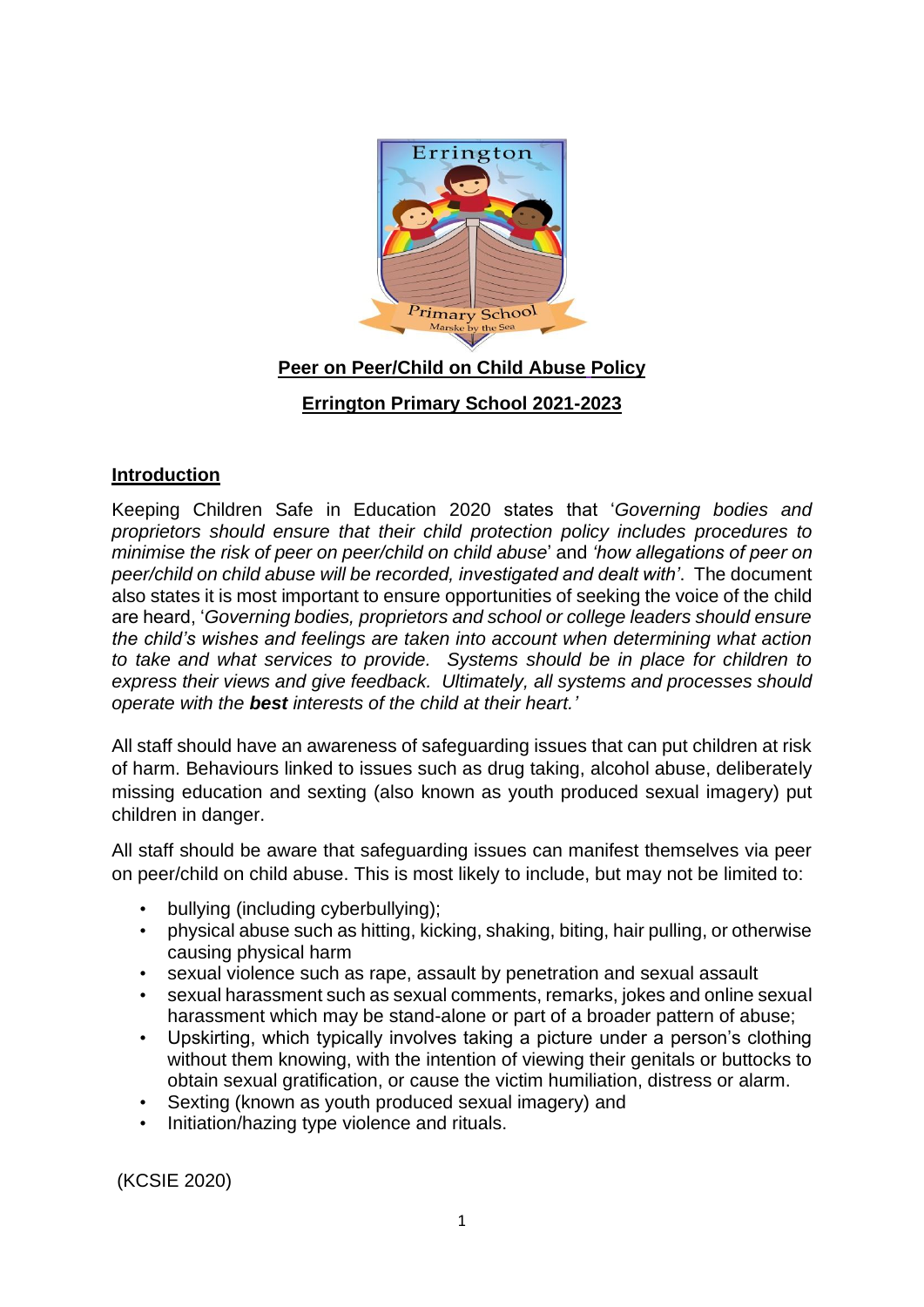At Errington Primary School we are committed to the prevention, early identification and appropriate management of peer on peer/child on child abuse.

In particular ensuring that our school staff protect our children by, wherever possible being aware of the nature and level of risk that children are exposed to, having a clear and comprehensive strategy specific to that child's safeguarding context and having a whole school safeguarding approach to preventing and responding to peer on peer/child on child abuse. This policy is preventative in its response to peer on peer/child on child abuse by raising awareness of issues, supporting staff in identifying them with children, and providing appropriate response and intervention that is followed consistently across the whole school workforce. This policy will also encourage parents to share information about any risk of harm to their child and be clear on the school's expectations of how this will be managed. (Farrer and Co. 2019)

All staff and governors have signed to say that they have read, understood and agreed to work within this policy framework and parents have access to this policy.

This policy will be updated annually.

### **Purpose and Aim**

'*Research has shown that many children who present with harmful behaviour towards others, in the context of peer-on-peer abuse, are themselves vulnerable and may have been victimised by peers, parents or adults in the community prior to their abuse of peers' (Farrer and Co, 2019)*

Children and young people may be harmful to one another in a number of ways which would be classified as peer on peer/child on child abuse. The purpose of this policy is to explore the many forms of peer on peer/child on child abuse and include a planned and supportive response to the issues.

At Errington Primary School we have the following policies in place that should be read in conjunction with this policy:

Child Protection Policy

Anti-Bullying Policy

Online Safety Policy - including acceptable use

Data Protection Policy

Retention of records Policy

Children Missing from Education Policy

Behaviour and Discipline Policy – inclusive of positive handling and searching and confiscating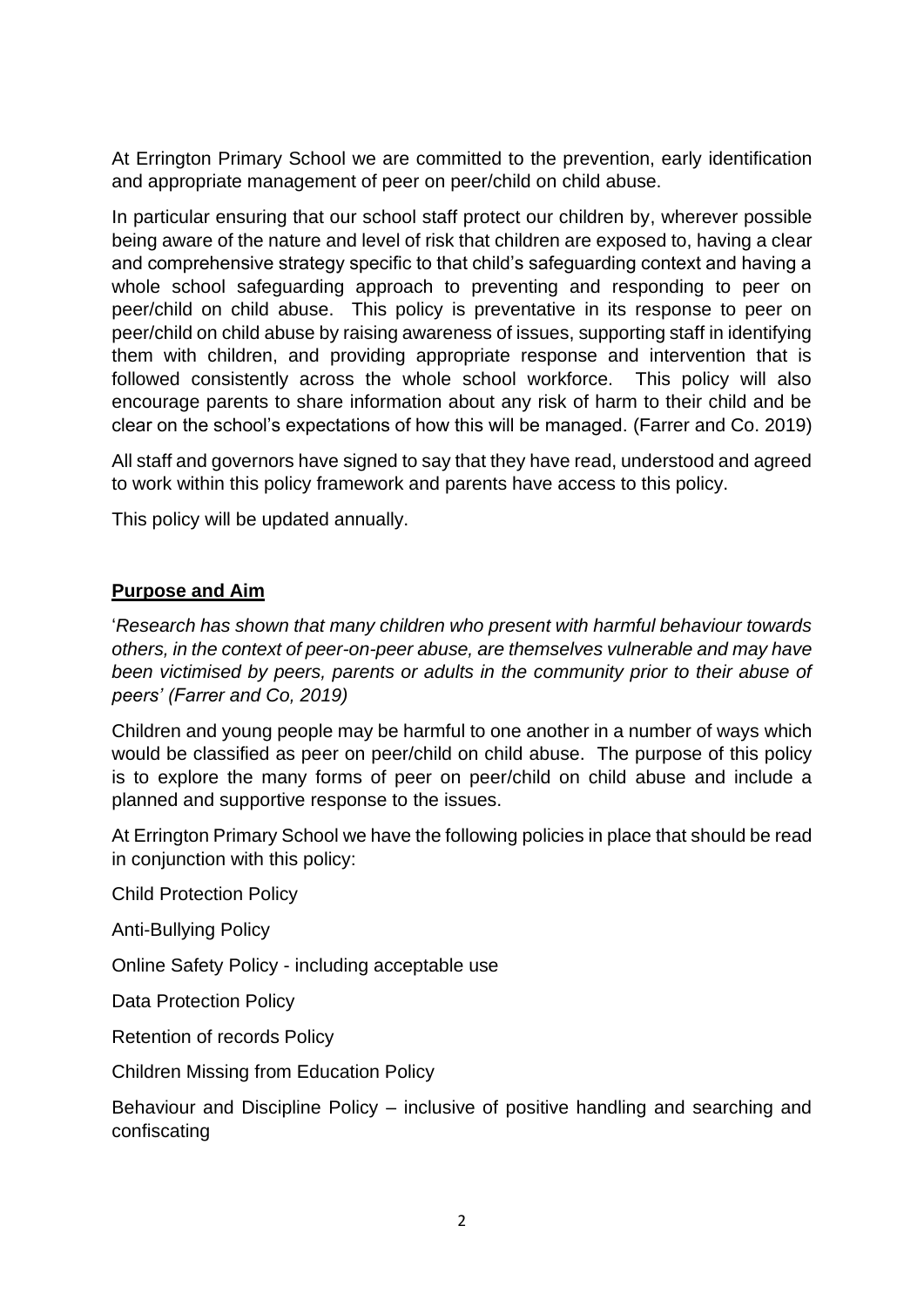#### **Framework and Legislation**

This policy is supported by the key principles of the Children's Act 1989 that the child's welfare is paramount. Another key document that focuses adult thinking towards the views of the child is Working Together To Safeguarding Children 2018, highlighting that every assessment of a child, should '*reflect the unique characteristics of the child within their family and community context'* (Working Together To Safeguard Children, 2018:28). This is clearly echoed by Keeping Children Safe in Education 2020 through ensuring procedures are in place in schools and settings to hear the voice of the child and to be mindful of the contexts children live in.

### **Preventative Strategies for Schools and Settings**

#### **Recognition**

For all schools and settings, it is important to develop appropriate strategies in order to prevent the issue of peer on peer/child on child abuse rather than only manage the issues in a reactive way.

Firstly, and most importantly for schools and settings is recognition that peer on peer/child on child abuse can and will occur on any site even with the most stringent of policies and support mechanisms. In which case it is important to continue to recognise and manage such risks and learn how to improve and move forward with strategies in supporting young people to talk about any issues and through sharing information with all staff. This involves staff analysing any incidents for trends, patterns and identifying any areas around the setting that may appear to be 'less safe'. Staff should also have access to regular CPD and training to ensure a consistent approach to managing peer on peer/child on child issues. All staff should also be aware that mental health problems can, in some cases, be an indicator that a child has suffered or is at risk of suffering abuse, neglect or exploitation. (KCSIE, 2020).

### **A Safe Environment to Share Concerns Alongside a Positive Curriculum**

It is important that each school/setting has an open environment where young people feel safe to share information about anything that is upsetting or worrying them. This can be strengthened through a strong and positive PHSE/SMSC curriculum that tackles such issues as prejudiced behaviour and gives children an open forum to talk things through rather than seek one on one opportunities to be harmful to one another.

To enable such an open and honest environment it is necessary to ensure the whole workforce and governing body feels confident and enabled to talk about issues and challenge perceptions of young people including use of inappropriate language and behaviour towards one another. In order to create such an environment, it is necessary for whole staff training and CPD around abusive behaviours and talking to young people in a way that continues to create an open and honest environment without prejudice. It is incredibly important that staff do not dismiss issues as 'banter' or 'growing up' or compare them to their own experiences of childhood. It is necessary that staff consider each issue and each individual in their own right before taking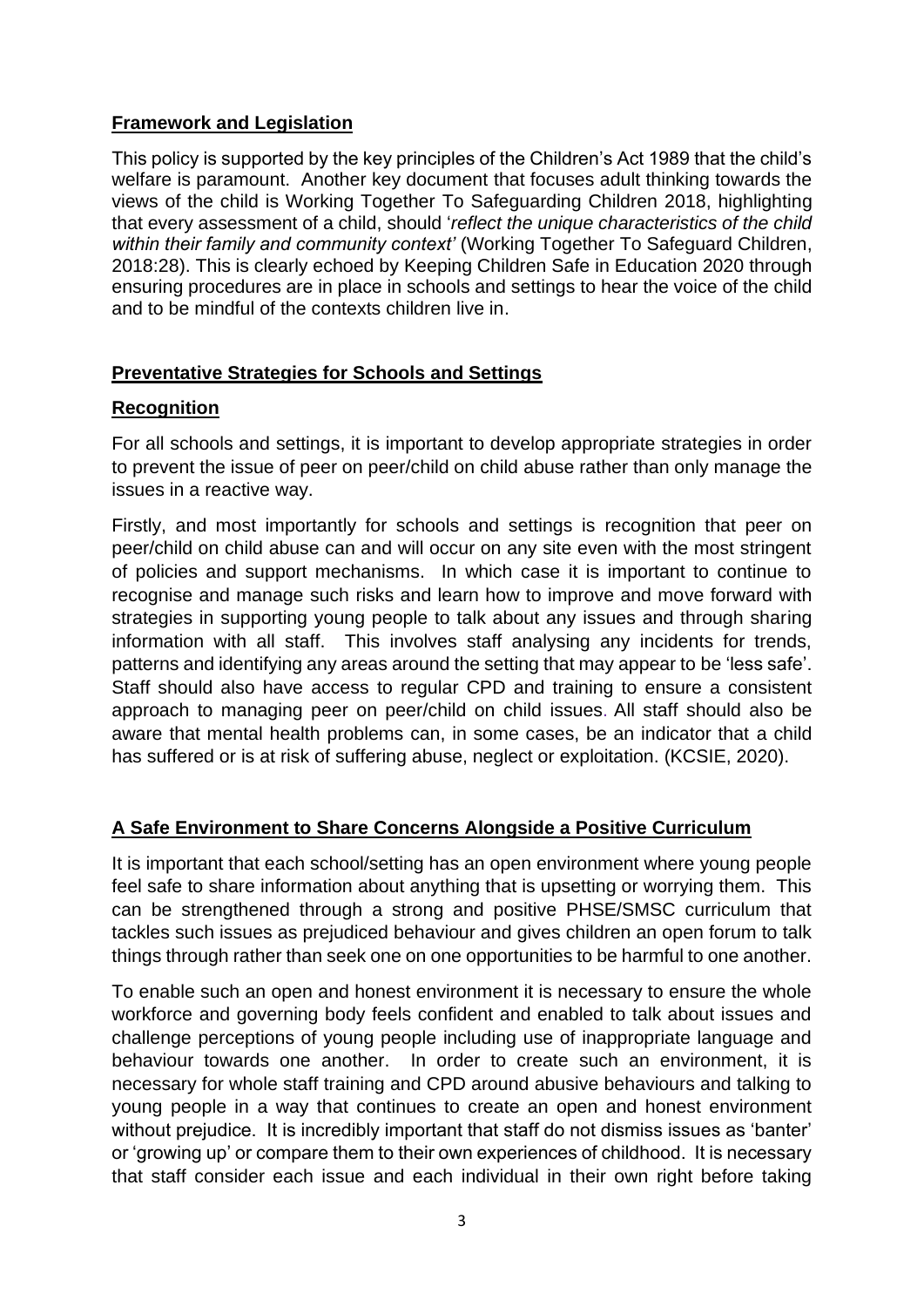action. If staff minimise the concerns raised it may result in a young person seeking no further help or advice. Staff must also feel enabled to discuss issues about online access and support and reinforce appropriate behaviours online including understanding why age limits are in place on social media platforms, encouraging children to share online concerns, talking about issues that have happened in an open forum and working closely with parents. (Farrer and co, 2019)

#### **Involve Parents**

Parents need to be informed and included in policy forming, lesson plans and through open and frank conversations, training/courses about what peer on peer/child on child abuse is and how the school and setting will be tackling it. This can help to alleviate any concerns and worries and create a joined-up approach. Schools and settings need to ensure open two way communication is available through a variety of platforms so that both parents and staff are working together to deal with any issues.

### **Signposting**

It is important that signposting is available to young people in the event that they don't feel confident raising an issue to staff or a peer. It is useful to have a resource board with support services on a wide range of issues so young people can seek their own solutions should they wish to. In the same way external services or support programmes could be brought in to talk to young people about specific issues in support of the prevention of peer on peer/child on child abuse.

### **Forums for Children to Make Changes/Have Their Voice Heard**

It is useful to ensure young people are part of changing their circumstances and that of the procedures within schools. Having a school council and pupil voice and encouraging young people to support changes and develop 'rules of acceptable behaviour' will go far in helping to create a positive ethos in school and one where all young people understand the boundaries of behaviour before it becomes abusive.

### **Partnership Working**

Multi agency working can consolidate in house procedures in schools/settings. By accessing advice, support and guidance, effective decisions can be made in collaboration to improve outcomes for children who may be at risk of harm. Seeking advice and guidance can act as a preventative measure so that the right course of action is taken at the earliest opportunity. It is also necessary that the school/setting actively refers concerns/allegations of peer on peer/child on child abuse where necessary to front door services/children's social care and the police where appropriate. This is particularly important because peer on peer/child on child abuse can be a complex issue, and even more so where wider safeguarding concerns exist.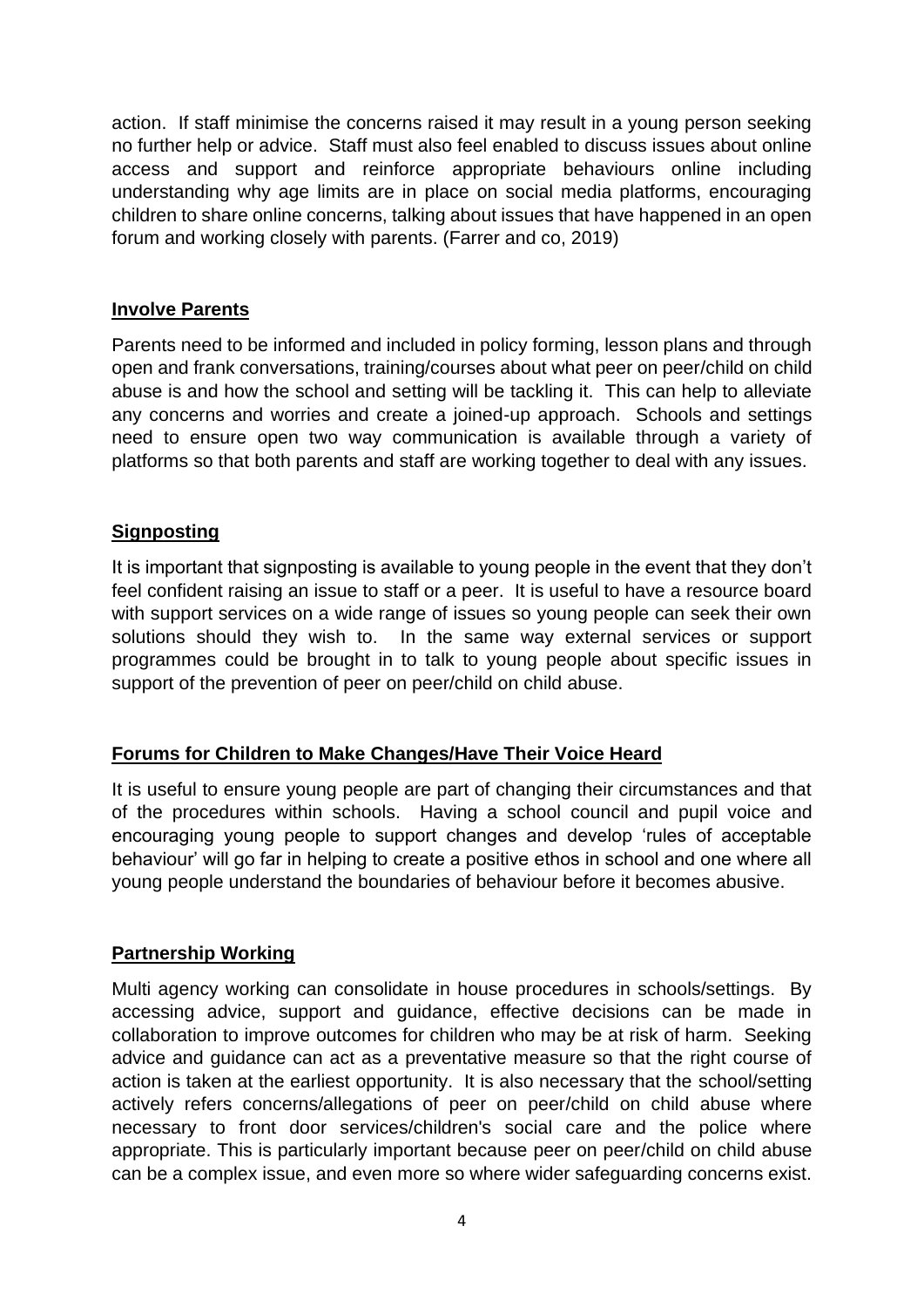It is often not appropriate for one single agency (where the incident cannot be managed internally) to try to address the issue alone – it requires effective partnership working (Farrer and Co. 2019).

Schools which excel at tackling bullying (and peer on peer/child on child abuse) have created an ethos of good behaviour where pupils treat one another and the school staff with respect because they know that this is the right way to behave. That culture extends beyond the classroom to the corridors, the dining hall, the playground, and beyond the school gates including travel to and from school. Values of respect for staff and other pupils, an understanding of the value of education, and a clear understanding of how our actions affect others permeate the whole school environment and are reinforced by staff and older pupils who set a good example to the rest. (Preventing and Tackling Bullying 2017).

### **What is Peer on Peer/Child on Child Abuse?**

For these purposes, peer on peer/child on child abuse is any form of physical, sexual, emotional and financial abuse, and coercive control, exercised between children and within children's relationships (both intimate and non-intimate), friendships and wider peer associations. Peer on peer/child on child abuse can take various forms, including: serious bullying (including cyber-bullying), relationship abuse, domestic violence, child sexual exploitation, youth and serious youth violence, harmful sexual behaviour, and/or gender-based violence. Children's experiences of abuse and violence are rarely isolated events, and they can often be linked to other things that are happening in their lives and spaces in which they spend their time. Any response to peer on peer/child on child abuse therefore needs to consider the range of possible types of peer on peer/child on child abuse set out above and capture the full context of children's experiences. This can be done by adopting a Contextual Safeguarding approach and by ensuring that our response to incidents of peer-on-peer abuse takes into account any potential complexity (Farrer and Co. 2019).

Abusive behaviour can happen to pupils in schools and settings and it is necessary to consider what abuse is and looks like, how it can be managed and what appropriate support and intervention can be put in place to meet the needs of the individual and what preventative strategies may be put in place to reduce further risk of harm. This means adopting a **whole school community approach** by ensuring all staff: are aware that safeguarding incidents and/or behaviours can be associated with factors outside the school or college and/or can occur between children outside of these environments (KCSIE, 2020), understand how a child's wider context may have impact on them; contribute to creating a strong safeguarding culture in school by following policies that address peer on peer/child on child abuse and harmful attitudes; promote healthy relationships and attitudes to gender/sexuality; support the school by identifying 'less safe' areas in school; access training on bias and stereotyped assumptions; be alert to changes in children's behaviour and seek appropriate responses to concerns shared. (Farrer and Co, 2019)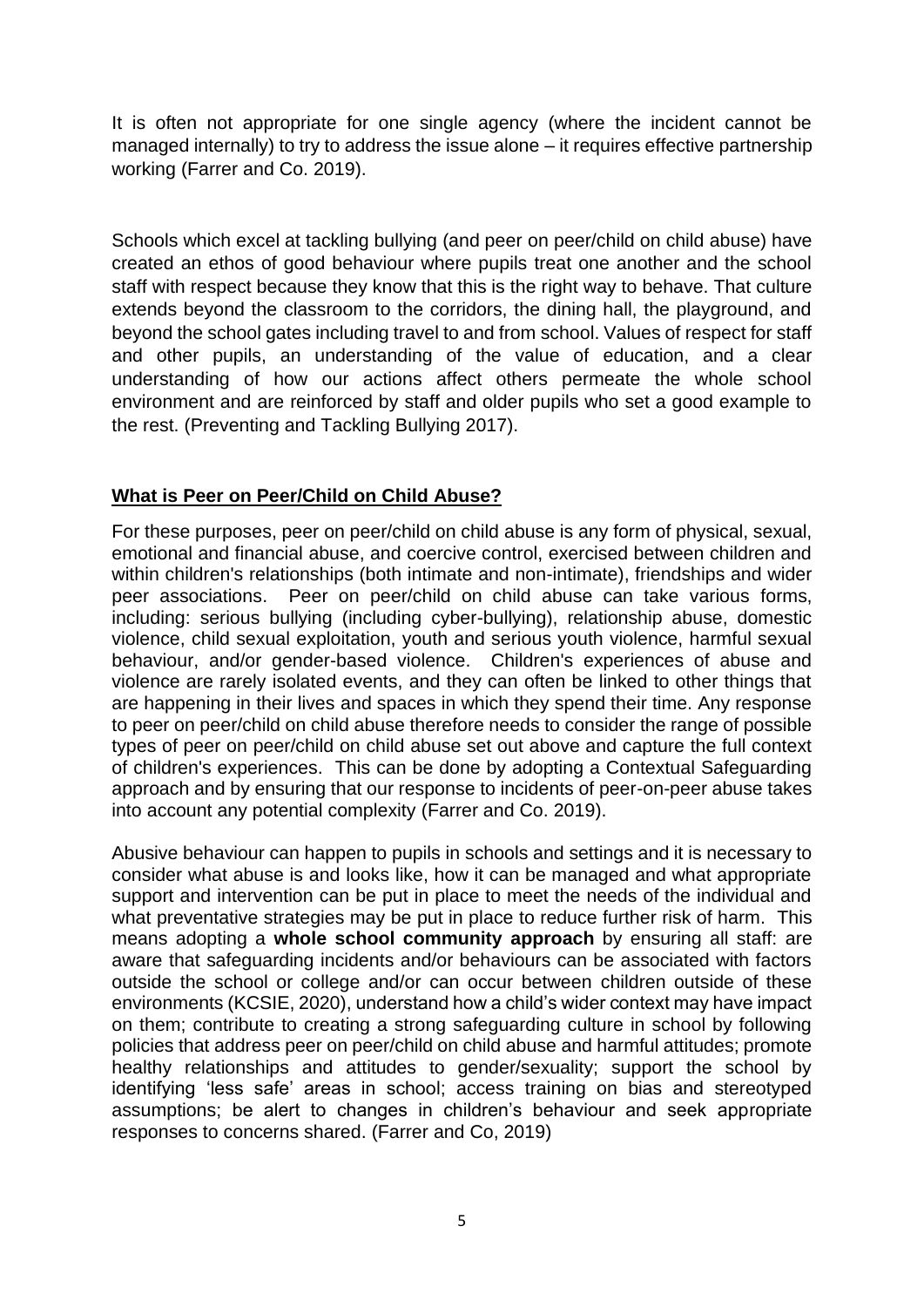Research suggests that peer on peer/child on child abuse is one of the most common forms of abuse affecting children in the UK (Farrer and Co, 2019). Abuse is abuse and should never be tolerated or passed off as 'banter' or 'part of growing up'. Research suggests that peer on peer/child on child abuse may affect boys differently from girls, and that this difference may result from societal norms (particularly around power, control and the way in which femininity and masculinity are constructed) rather than biological make-up. Barriers to disclosure will also be different. As a result, schools need to explore the gender dynamics of peer on peer/child on child abuse within their settings and recognise that these will play out differently in single sex, mixed or gender imbalanced environments (Farrer and Co. 2019).

It is important to consider the forms abuse may take and the subsequent actions required.

### **Children with Special Educational Needs**

Children with special educational needs (SEN) and disabilities can face additional safeguarding challenges. These can include:

- assumptions that indicators of possible abuse such as behaviour, mood and injury relate to the child's disability without further exploration;
- being more prone to peer group isolation than other children;
- the potential for children with SEN and disabilities being disproportionally impacted by behaviours such as bullying, without outwardly showing any signs; and
- communication barriers and difficulties in overcoming these barriers.

To address these additional challenges, schools and colleges should consider extra pastoral support for children with SEN and disabilities particularly when investigating any form of peer on peer/child on child abuse.

### (KCSIE, 2020)

#### **Language**

For the purposes of this policy the language used will refer to *alleged* victims and *alleged* perpetrators, this is to ensure that children are not given 'labels' about their behaviour unfairly and without any full and thorough conclusive investigation. The language used to children and parents in the reporting of any incidents that may have occurred could impact on any future rehabilitation of children and young people following any investigations that may occur. The use of words such as victim and perpetrator can be both inflammatory and distressing for children and their parents.

### **Types of Abuse**

There are many forms of abuse that may occur between peers and this list is not exhaustive. Each form of abuse or prejudiced behaviour is described in detail followed by advice and support on actions to be taken.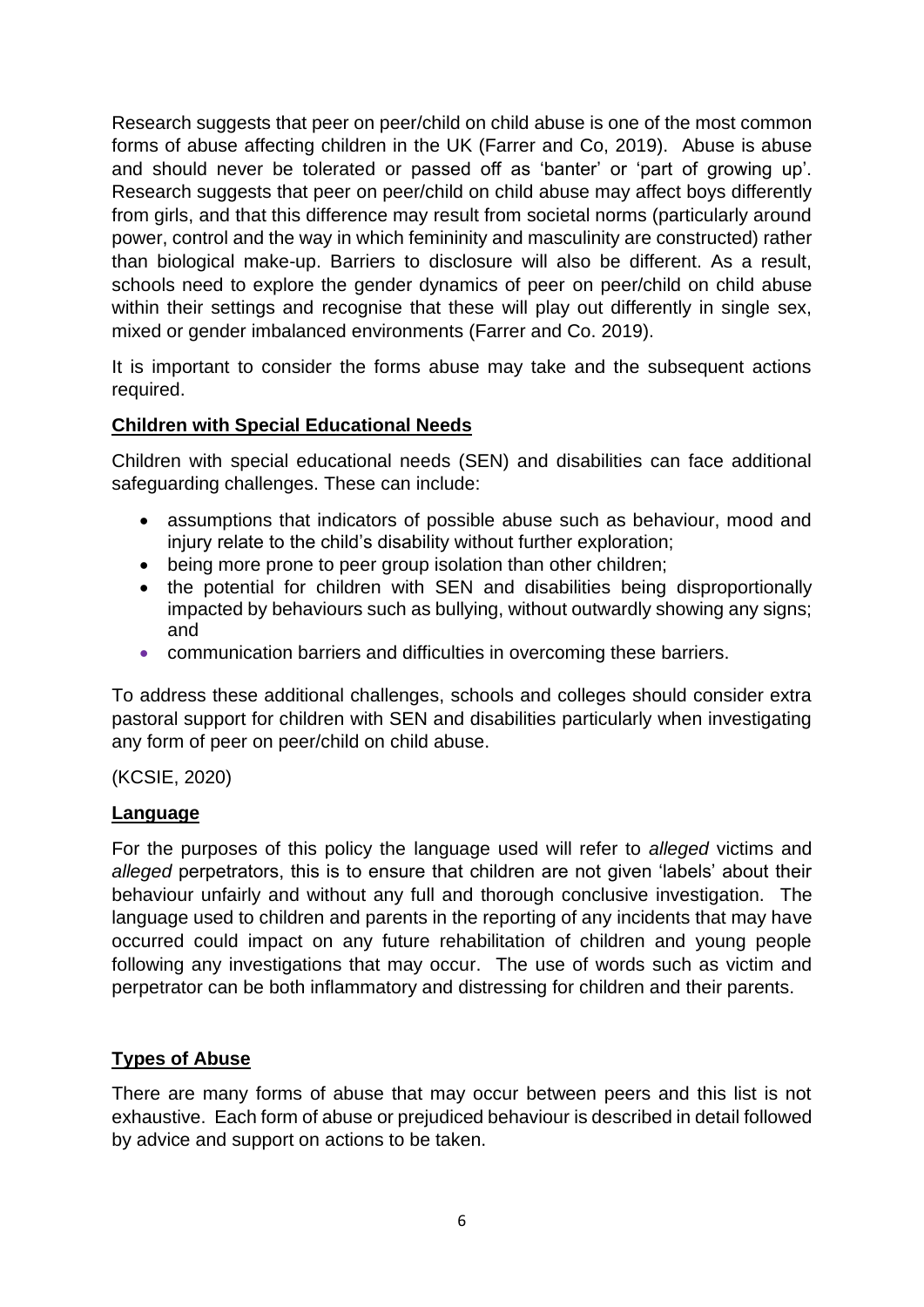# **Physical Abuse e.g. (biting, hitting, kicking, hair pulling etc.)**

Physical abuse may include, hitting, kicking, nipping, shaking, biting, hair pulling, or otherwise causing physical harm to another person. There may be many reasons why a child harms another and it is important to understand why a young person has engaged in such behaviour, including accidently before considering the action or punishment to be undertaken.

### **Sexually Harmful Behaviour/Sexual Abuse e.g. (inappropriate sexual language,**

#### **touching, sexual assault etc.)**

Sexually harmful behaviour from young people is not always contrived or with the intent to harm others. There may be many reasons why a young person engages in sexually harmful behaviour and it may be just as distressing to the young person who instigates it as well as the young person it is intended towards. Sexually harmful behaviour may range from inappropriate sexual language, inappropriate role play, to sexually touching another, sexual assault, rape or abuse.

Sexual violence and sexual harassment can occur between two children of any age and sex. It can also occur through a group of children sexually assaulting or sexually harassing a single child or group of children. Children who are victims of sexual violence and sexual harassment will likely find the experience stressful and distressing. This will, in all likelihood, adversely affect their educational attainment. Sexual violence and sexual harassment exist on a continuum and may overlap, they can occur online and offline (both physical and verbal) and are never acceptable. It is important that all victims are taken seriously and offered appropriate support. Staff should be aware that some groups are potentially more at risk. Evidence shows girls, children with SEND and LGBT children are at greater risk. (KCSIE, 2020)

#### **Sexual Violence**

Sexual violence refers to sexual offences under the Sexual Offences Act 2003 as described below:

Rape: A person (A) commits an offence of rape if: he intentionally penetrates the vagina, anus or mouth of another person (B) with his penis, B does not consent to the penetration and A does not reasonably believe that B consents.

Assault by Penetration: A person (A) commits an offence if: s/he intentionally penetrates the vagina or anus of another person (B) with a part of her/his body or anything else, the penetration is sexual, B does not consent to the penetration and A does not reasonably believe that B consents.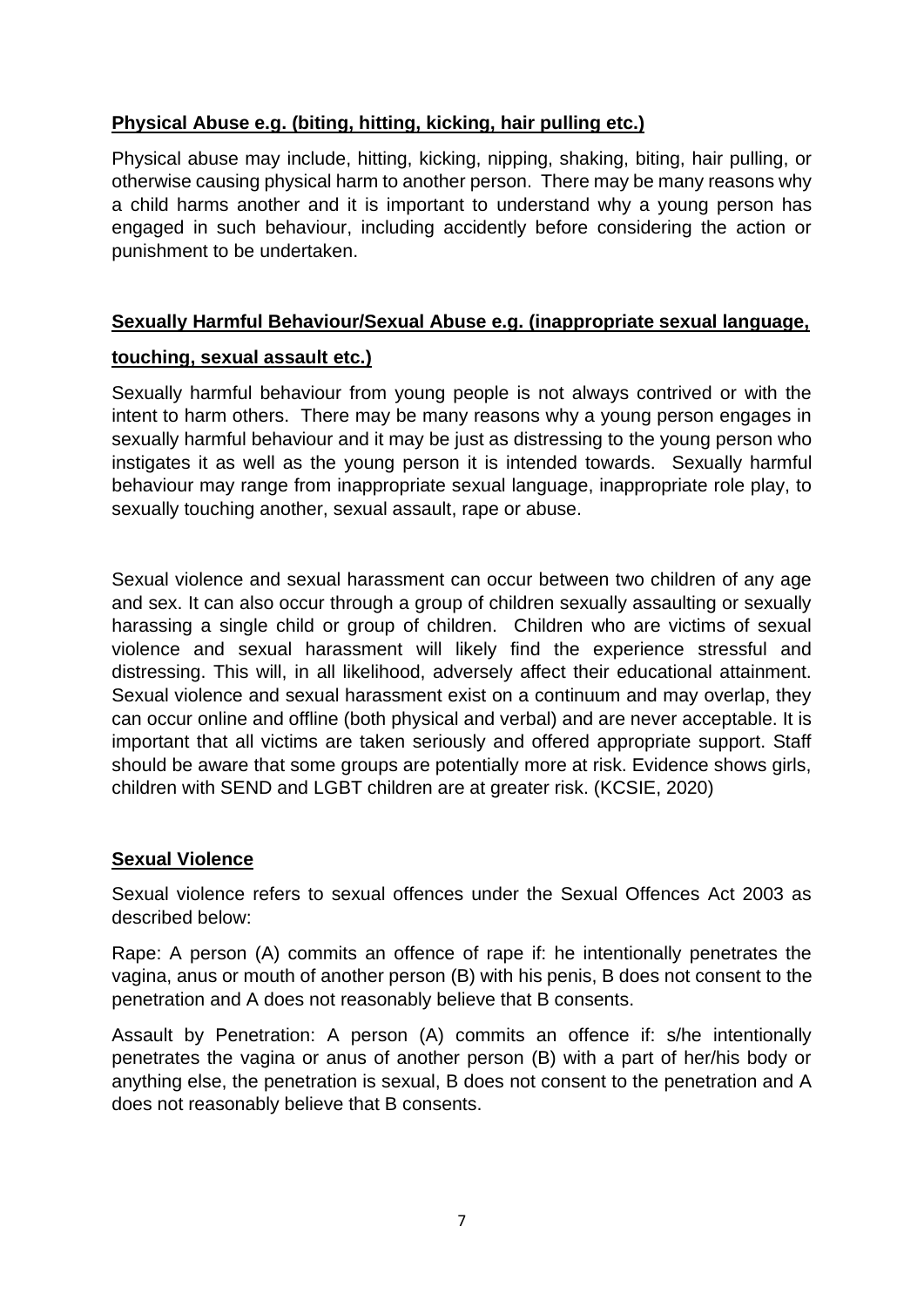Sexual Assault: A person (A) commits an offence of sexual assault if: s/he intentionally touches another person (B), the touching is sexual, B does not consent to the touching and A does not reasonably believe that B consents.

What is consent? Consent is about having the freedom and capacity to choose. Consent to sexual activity may be given to one sort of sexual activity but not another, e.g. to vaginal but not anal sex or penetration with conditions such as wearing a condom. Consent can be withdrawn at any time during sexual activity and each time activity occurs. Someone consents to vaginal, anal or oral penetration only if s/he agrees by choice to that penetration and has the freedom and capacity to make that choice.

# **Sexual Harassment**

Sexual harassment means 'unwanted conduct of a sexual nature' that can occur online and offline. In referencing sexual harassment, it is in the context of child on child sexual harassment. Sexual harassment is likely to: violate a child's dignity, and/or make them feel intimidated, degraded or humiliated and/or create a hostile, offensive or sexualised environment (KCSIE 2020).

Sexual harassment can include:

- Sexual comments, such as; telling sexual stories, making lewd comments, making sexual remarks about clothes and appearance and calling someone sexualised names;
- Sexual 'jokes' or taunting;
- Physical behaviour, such as; deliberately brushing against someone, interfering with someone's clothes (schools and colleges should be considering when any of this crosses a line into sexual violence - it is important to talk to and consider the experience of the victim) and displaying pictures, photos or drawings of a sexual nature;
- Online sexual harassment. This may be standalone, or part of a wider pattern of sexual harassment and/or sexual violence.

It may include:

- Non-consensual sharing of sexual images and videos;
- Sexualised online bullying;
- Unwanted sexual comments and messages, including, on social media;
- Sexual exploitation; coercion and threats;
- Upskirting

### **Upskirting**

'Upskirting' typically involves taking a picture under a person's clothing without them knowing, with the intention of viewing their genitals or buttocks to obtain sexual gratification, or cause the victim humiliation, distress or alarm. It is now a criminal offence. (KCSIE, 2020)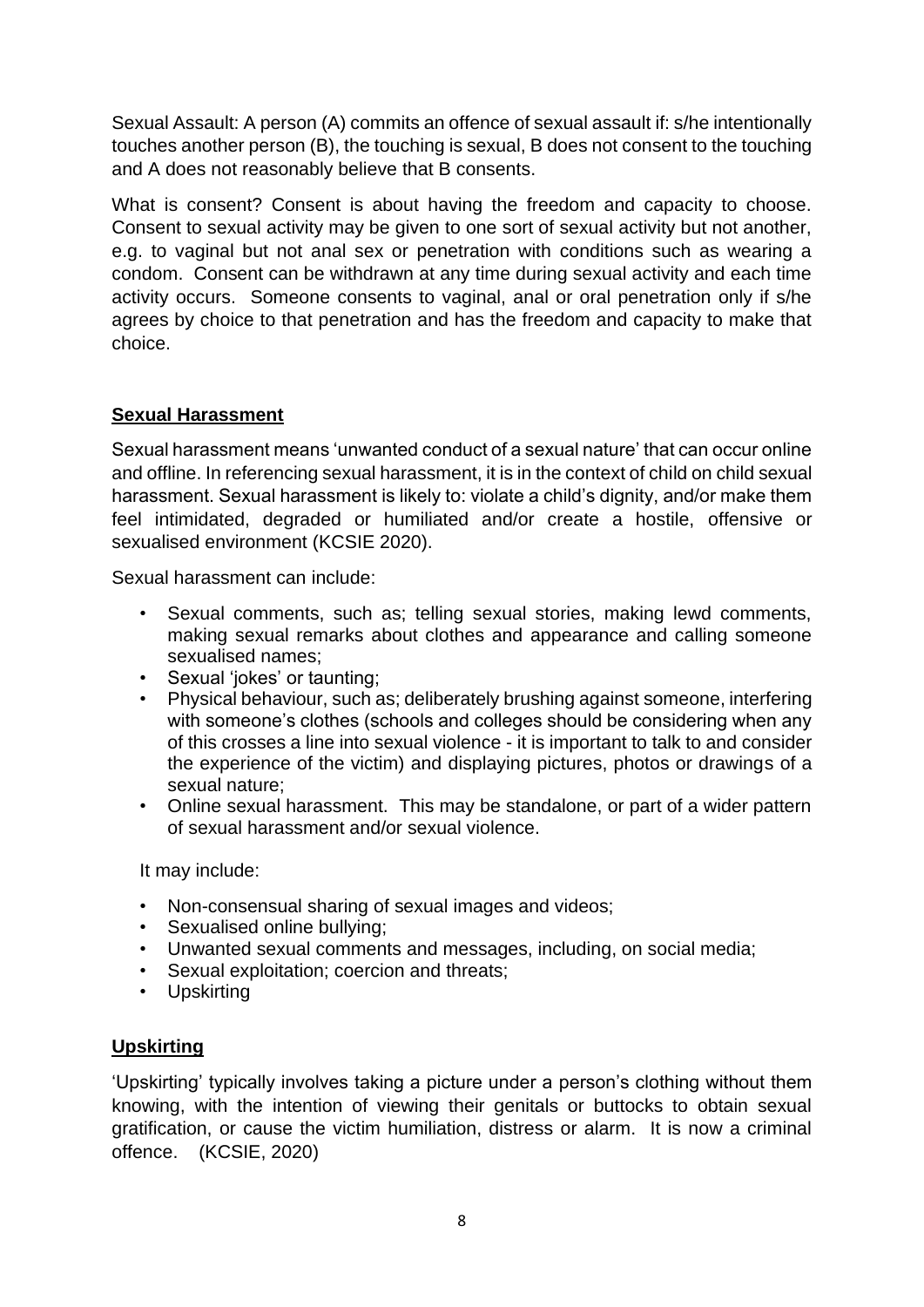# **Bullying (inclusive of all types)**

The new definition of bullying is, 'a person who habitually seeks to harm or intimidate those who they perceive as vulnerable'. (Taken from the Oxford, Cambridge and Collins dictionary, updated 2018)

Bullying is behaviour by an individual or group, repeated over time, that intentionally hurts another individual or group either physically or emotionally. Bullying can take many forms (for instance, cyber-bullying via text messages, social media or gaming, which can include the use of images and video) and is often motivated by prejudice against particular groups, for example on grounds of race, religion, gender, sexual orientation, special educational needs or disabilities, or because a child is adopted, in care or has caring responsibilities. It might be motivated by actual differences between children, or perceived differences.

Many experts say that bullying involves an imbalance of power between the perpetrator and the victim. This could involve perpetrators of bullying having control over the relationship which makes it difficult for those they bully to defend themselves. The imbalance of power can manifest itself in several ways, it may be physical, psychological (knowing what upsets someone), derive from an intellectual imbalance, or by having access to the support of a group, or the capacity to socially isolate. It can result in the intimidation of a person or persons through the threat of violence or by isolating them either physically or online.

Low-level disruption and the use of offensive language can in itself have a significant impact on its target. If left unchallenged or dismissed as banter or horseplay it can also lead to reluctance to report other behaviour.

(Preventing and Tackling Bullying July 2017)

### **Online bullying**

Online bullying is the use of phones; instant messaging, e-mail, chat rooms or social networking sites such as Facebook and Twitter to harass threaten or intimidate someone for the same reasons as stated above.

It is important to state that Online bullying can very easily fall into criminal behaviour under the Malicious Communications Act 1988 under section 1 which states that electronic communications which are indecent or grossly offensive, convey a threat or false information or demonstrate that there is an intention to cause distress or anxiety to the victim would be deemed to be criminal. This is also supported by the Communications Act 2003, Section 127 which states that electronic communications which are grossly offensive or indecent, obscene or menacing, or false, used again for the purpose of causing annoyance, inconvenience or needless anxiety to another could also be deemed to be criminal behaviour.

If the behaviour involves the use of taking or distributing sexual images of young people under the age of 18 then this is also a criminal offence under the Sexual Offences Act 2003. Outside of the immediate support young people may require in these instances, the school will have no choice but to involve the police to investigate these situations.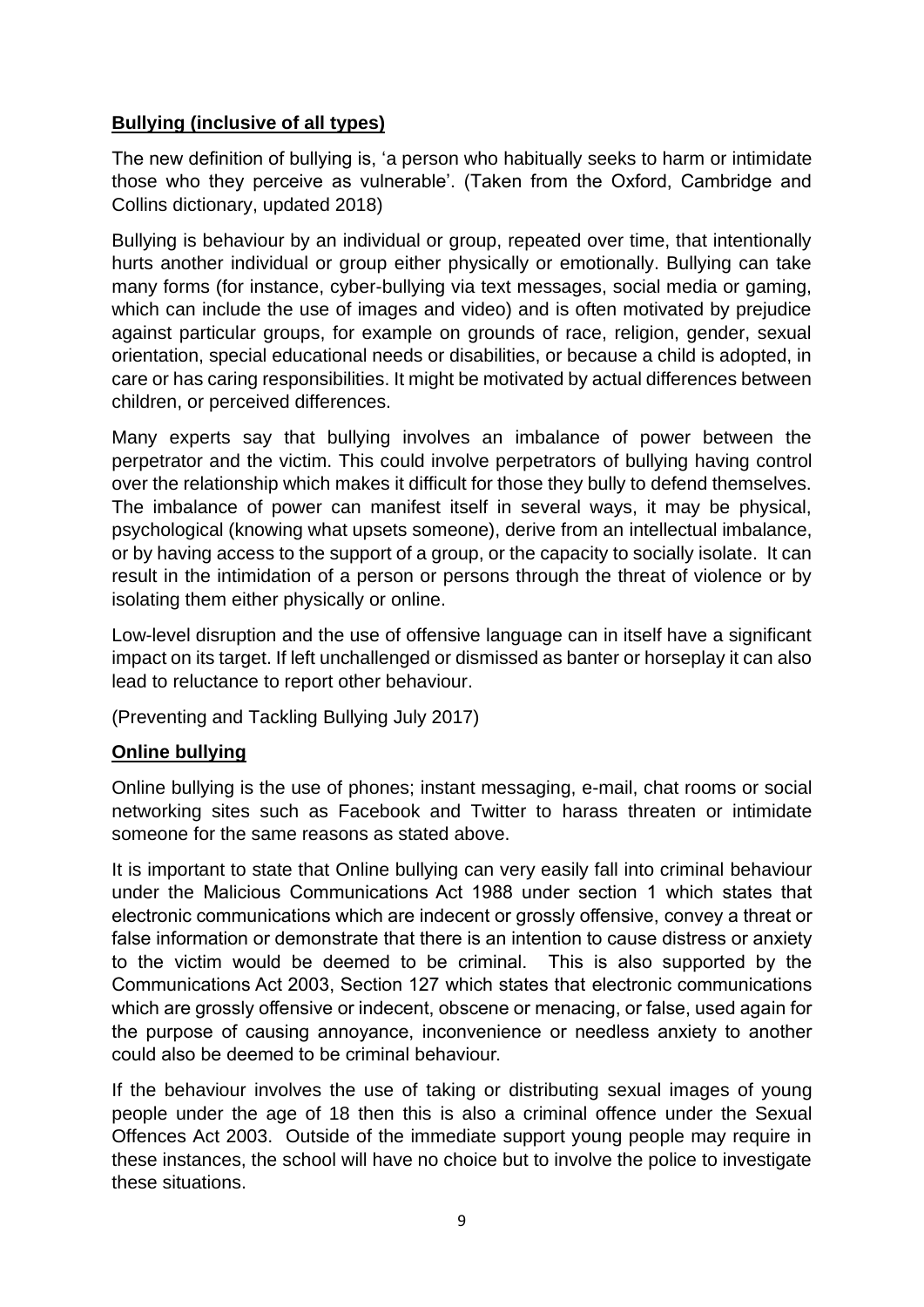# **Sexting (Youth Involved/Youth Produced Sexual Imagery)**

'Youth Involved/Produced' includes children sharing images that they, or another child, have created themselves and

'imagery' covers both still photos and moving videos (and this is what is meant by reference to imagery throughout the policy), and

A judgement of whether something is 'decent' is both a value judgement and dependent on context. The term 'sexual' is clearer than 'indecent'. (Farrer and Co, 2019)

Sexting (more commonly known as) is when someone sends or receives a sexually explicit text, image or video. This includes sending 'nude pics', 'rude pics' or 'nude selfies'. Pressuring someone into sending a nude picture can occur in any relationship, to anyone, whatever their age, gender or sexual preference.

However, once the image is taken and sent, the sender has lost control of the image and these images could end up anywhere. By having in their possession, or distributing, indecent images of a person under 18 on to someone else, young people are not even aware that they could be breaking the law as stated as these are offences under the Sexual Offences Act 2003.

#### **Initiation/Hazing**

Hazing is a form of initiation ceremony which is used to induct newcomers into an organisation such as a private school, sports team etc. There are a number of different forms, from relatively mild rituals to severe and sometimes violent ceremonies.

The idea behind this practice is that it welcomes newcomers by subjecting them to a series of trials which promote a bond between them. After the hazing is over, the newcomers also have something in common with older members of the organisation, because they all experienced it as part of a rite of passage. Many rituals involve humiliation, embarrassment, abuse, and harassment.

### **Prejudiced Behaviour**

The term prejudice-related bullying refers to a range of hurtful behaviour, physical or emotional or both, which causes someone to feel powerless, worthless, excluded or marginalised, and which is connected with prejudices around belonging, identity and equality in wider society – in particular, prejudices to do with disabilities and special educational needs, ethnic, cultural and religious backgrounds, gender, home life, (for example in relation to issues of care, parental occupation, poverty and social class) and sexual identity (homosexual, bisexual, transsexual).

### **Teenage Relationship Abuse**

Teenage relationship abuse is defined as a pattern of actual or threatened acts of physical, sexual, and/or emotional abuse, perpetrated by an adolescent (between the ages of 13 and 18) against a current or former partner. Abuse may include insults, coercion, social sabotage, sexual harassment, threats and/or acts of physical or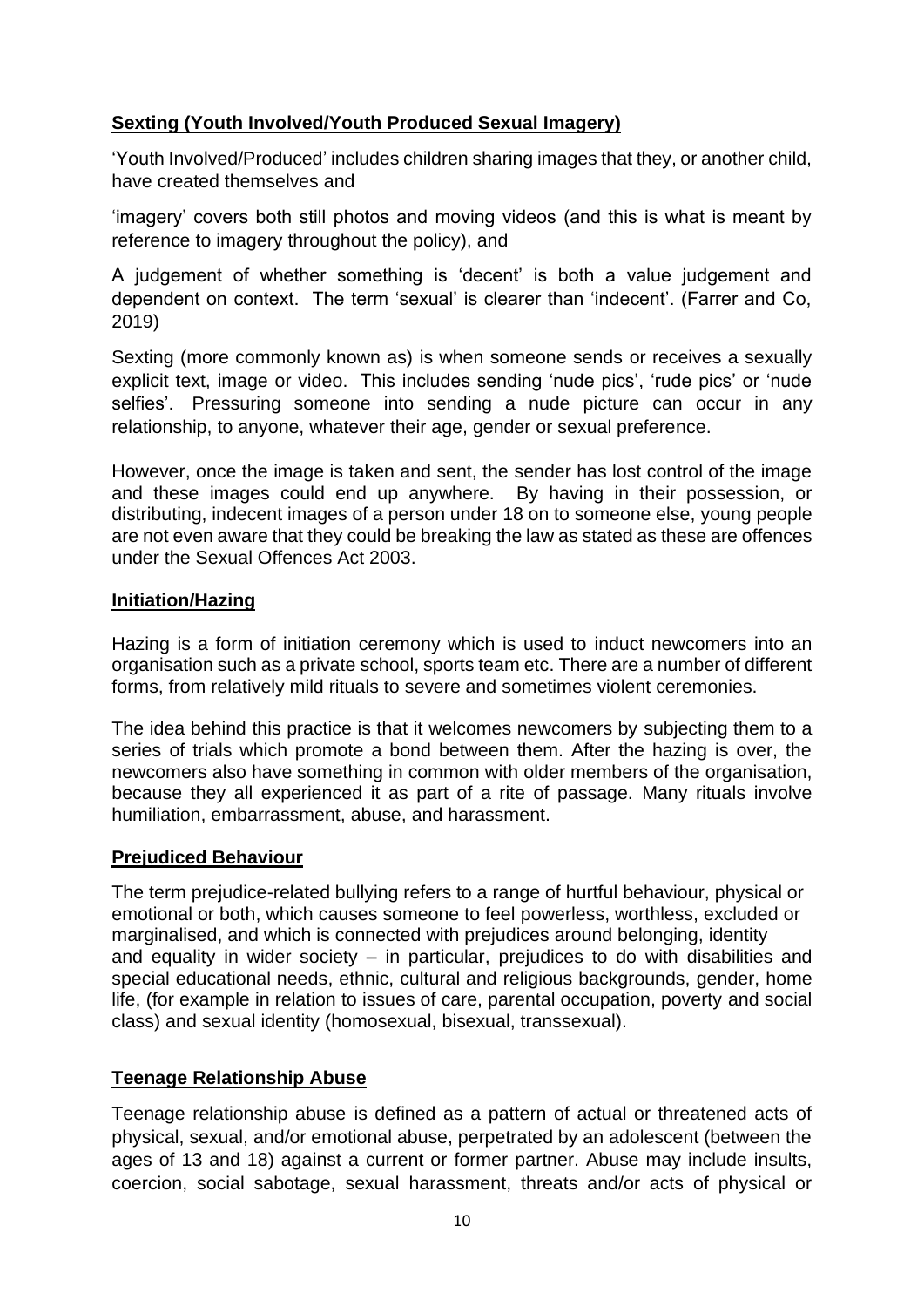sexual abuse. The abusive teen uses this pattern of violent and coercive behaviour, in a heterosexual or same gender relationship, in order to gain power and maintain control over the partner.

# **Measuring the Behaviour**

Simon Hackett's continuum of behaviour (taken from Farrer and Co. 2017) can be a useful guide to measure the behaviour that has occurred and consider the circumstances around the incident (s).

The continuum looks at whether it:

- is socially acceptable
- involves a single incident or has occurred over a period of time
- is socially acceptable within the peer group
- is problematic and concerning
- involves any overt elements of victimisation or discrimination e.g. related to race, gender, sexual orientation, physical, emotional, or intellectual vulnerability
- involves an element of coercion or pre-planning
- involves a power imbalance between the child/children allegedly responsible for the behaviour and the child/children allegedly the subject of that power
- involves a misuse of power

Behaviour which is not abusive at first may potentially become abusive quickly or over time. Intervening early and addressing any inappropriate behaviour which may be displayed by a child is vital and could potentially prevent their behaviour from progressing on a continuum to become problematic, abusive and/or violent - and ultimately requiring (greater/more formal) engagement with specialist external and/or statutory agencies.

### **Expected Action Taken From All Staff**

All staff should be alert to the well-being of children and young people and to signs of abuse, and should engage with these signs, as appropriate, to determine whether they are caused by peer on peer/child on child abuse. However, staff should be mindful of the fact that the way(s) in which children will disclose or present with behaviour(s) as a result of their experiences will differ (Farrer and Co. 2019).

Although the type of abuse may have a varying effect on the alleged victim and alleged perpetrator of the harm, these simple steps can help clarify the situation and establish the facts before deciding the consequences for those involved in perpetrating harm.

It is important to deal with a situation of peer on peer/child on child abuse immediately and sensitively. It is necessary to gather the information as soon as possible to get a true, accurate account of the facts around what has happened, so that nothing is forgotten. It is equally important to deal with it sensitively and think about the language used and the impact of that language on both the children and the parents when they become involved. For example; do not use the word perpetrator, this can quickly create a 'blame' culture and leave a child labelled.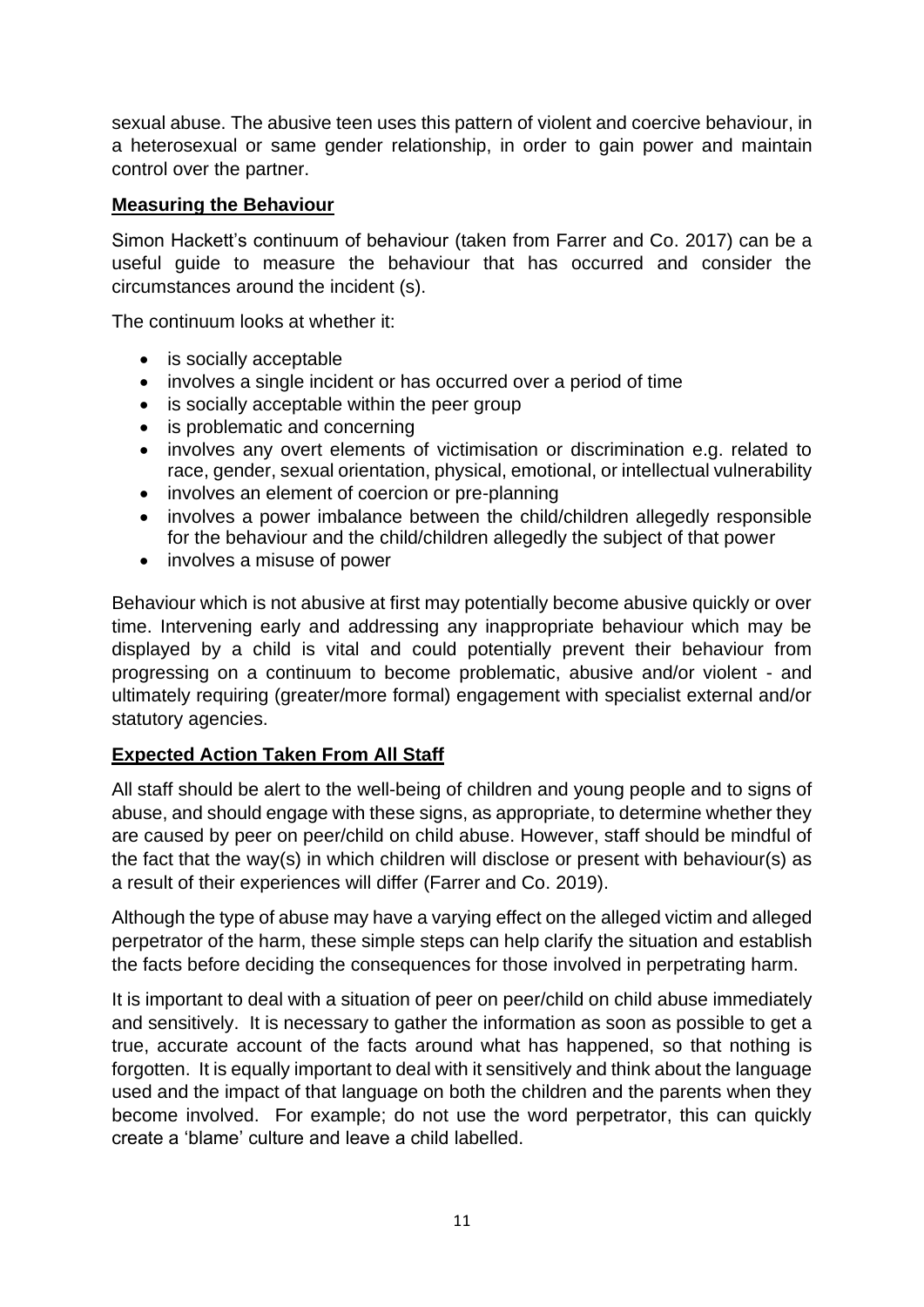In all cases of peer on peer/child on child abuse it is necessary that all staff are trained in dealing with such incidents, talking to young people and instigating immediate support in a calm and consistent manner. Staff should not be prejudiced, judgemental, dismissive or irresponsible in dealing with such sensitive matters.

Staff should also be mindful that wider safeguarding concerns may influence the child's account of the event(s). Alongside this peer pressure and the impact of sharing information about the incident(s) may also influence a child's account.

### **Gather the Facts**

In cases specifically relating to Sexual violence and sexual harassment, part 5 of Keeping Children Safe in Education, 2020 states that two members of staff (preferably one being the Designated Safeguarding Lead) should be present to manage the report, *where possible*.

The most appropriate member of staff with the best relationship with the child should be the person alongside the child who wishes to disclose wherever possible. However, staff should always be aware that children may choose to disclose to any member of staff that they feel most comfortable with and therefore all staff need basic training in managing disclosures. In any circumstance the member of staff must make clear to the child that they cannot maintain confidentiality if what is being shared has put or will put the child or another person at risk of harm.

In all circumstances, staff need to speak to all the young people involved separately, gain a statement of facts from them and use **consistent language** and **open questions** for each account. The easiest way to do this is not to have a line of questioning but to ask the young people to tell you what happened. Only interrupt the young person from this to gain clarity with open questions, 'where, when, why, who'. (What happened? Who observed the incident? What was seen? What was heard? Did anyone intervene?) A full and clear record of exactly what the young person has said in their own language should be made (and no individual interpretation of the facts made which could impact on the disclosure) and stored following each school/setting's own recording protocols (paper or electronic systems).

### **Consider the Intent (begin to Risk Assess)**

Has this been a deliberate or contrived situation for a young person to be able to harm another?

# **Decide on Your Next Course Of Action**

If from the information that you gather you believe any young person to be at risk of significant harm you must make a safeguarding referral to social care immediately (where a crime has been committed the police should be involved also). This action would, in most circumstances be undertaken by the Designated Safeguarding Lead but in the event of their absence the referral can be made by another member of staff. If this is the case, once social care has been contacted and made a decision on what will happen next then you will be informed on your next steps.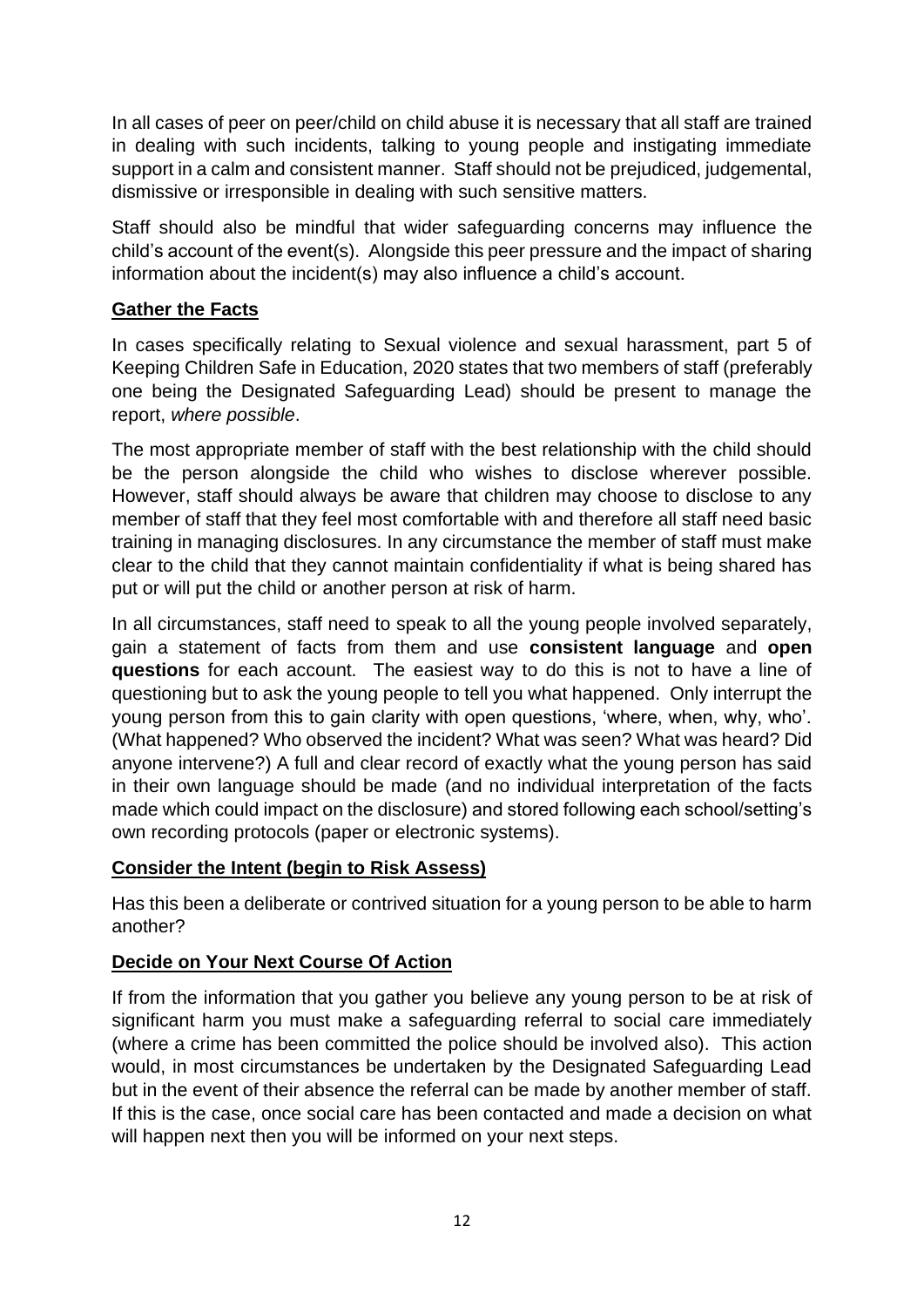If social care and the police intend to pursue this further they may ask to interview the young people in school or they may ask for parents to come to school to be spoken to also. It is important to be prepared for every situation and the potential time it may take.

It may also be that social care feel that it does not meet their criteria in which case you may challenge that decision, with that individual or their line manager. If on discussion however, you agree with the decision, you may then be left to inform parents.

# **Informing Parents**

If, once appropriate advice has been sought from police/social care you have agreement to inform parents or have been allocated that role from the other services involved then you need to inform the parents as soon as possible. If services are not going to be involved then equally, this information may need to be shared with parents. Parents would not be informed if by doing so the child was put at further risk of significant harm.

If a young person is deemed to be 'Gillick Competent' following the 'Fraser' guidelines and does not wish you to share the information with parents, then the school must consider this especially for example if the young person is pregnant and this is why they are being bullied (unless this has occurred through significant harm in which case a criminal/social care case is likely or the young person is under the age of 13).

In all circumstances where the risk of harm to the child is evident then the school should encourage the young person to share the information with their parent or even with them (they may be scared to tell parents that they are being harmed in any way). Where school can evidence they are acting in the best interests of the young person they would not be criticised, however this would be the case if they actively breached the rights and choices of the young person.

The best way to inform parents is face to face. Although this may be time consuming, the nature of the incident and the type of harm/abuse a young person may be suffering can cause fear and anxiety to parents whether their child is the child who was harmed or who harmed another.

### **Points to consider:**

### **What is the age of the children involved?**

How old are the young people involved in the incident and is there any age difference between those involved? (In relation to sexual exploration, children under the age of 5, in particular 1-4 year olds who are learning toileting skills may show a particular interest in exploration at around this stage. This, however should not be overlooked if other issues arise (see following)

### **Where did the incident or incidents take place?**

Was the incident in an open, visible place to others? If so was it observed? If not, is more supervision required within this particular area?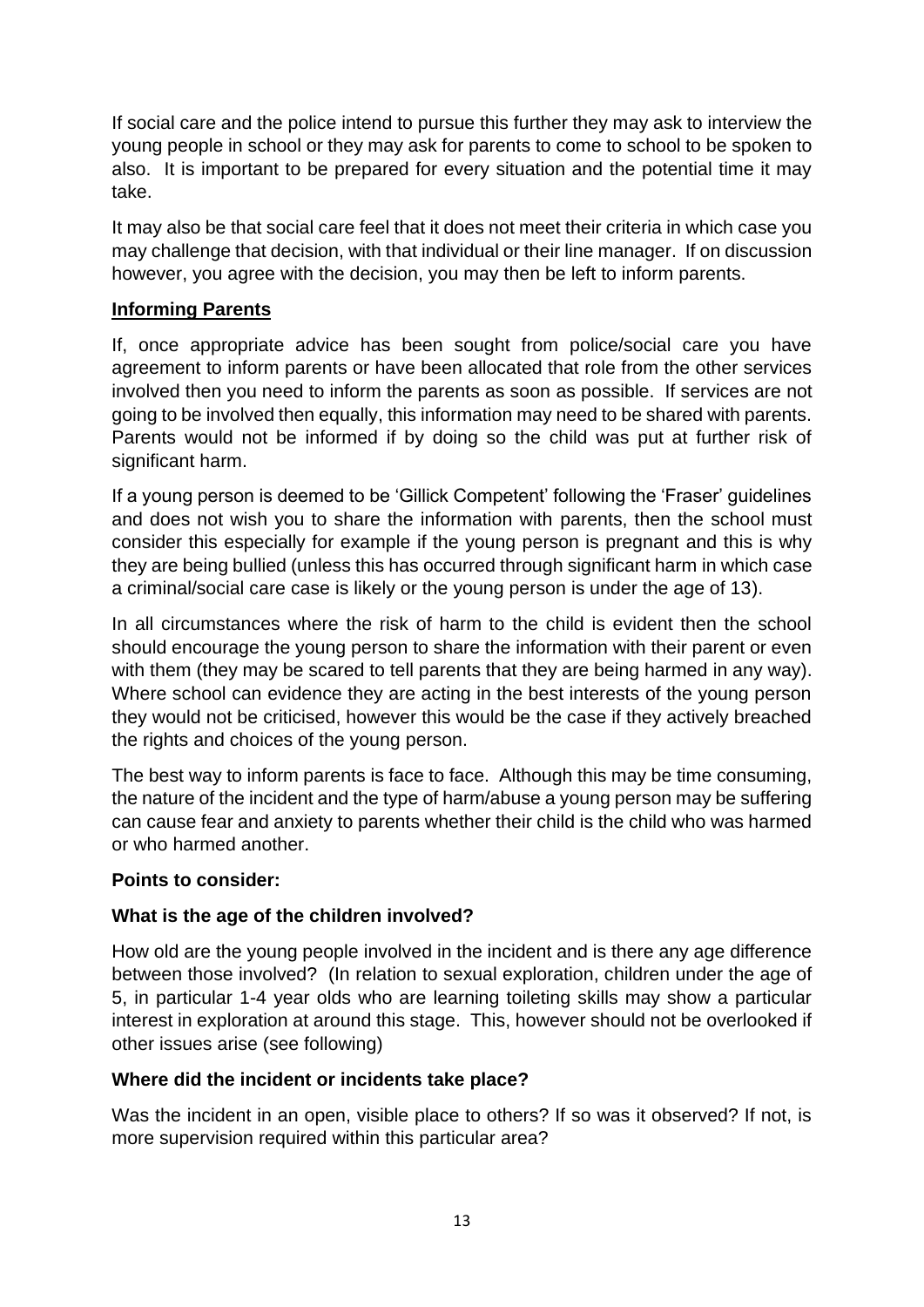# **What was the explanation by all children involved of what occurred?**

Can each of the young people give the same explanation of the incident and also what is the effect on the young people involved? Is the incident seen to be bullying for example, in which case regular and repetitive? Is the version of one young person different from another and why?

### **What is each of the children's own understanding of what occurred?**

Do the young people know/understand what they are doing? E.g. do they have knowledge of body parts, of privacy and that it is inappropriate to touch? Is the young person's explanation in relation to something they may have heard or been learning about that has prompted the behaviour? Is the behaviour deliberate and contrived? Does the young person have understanding of the impact of their behaviour on the other person?

In dealing with an incident of this nature the answers are not always clear cut. If you are concerned or unsure as to whether or not there is any risk involved, please seek advice from Children's Services Social Care.

# **Repetition**

Has the behaviour been repeated to an individual on more than one occasion? In the same way it must be considered has the behaviour persisted to an individual after the issue has already been discussed or dealt with and appropriately resolved?

#### **Outcomes**

The outcome of the investigation will follow your local threshold guidance. Therefore, either a referral has been made to either the police/social care for a full investigation (tier 4). It may have resulted in Children's Services undertaking a further assessment (Tier 3) or as a school/setting you may have identified additional services/intervention that are non-statutory and in which case completed an early help assessment (Tier 2). It may be that on investigation, a decision has been made to handle the incident (s) internally and which case the school may implement a risk assessment plan (Tier 1).

In any of the above outcomes the school has a duty of care to manage the education needs of both children/young people in which case a risk assessment plan may be needed irrespective of the outcome.

### **Next Steps**

Once the outcome of the incident(s) has been established it is necessary to ensure future incidents of abuse do not occur again and consider the support and intervention required for those involved.

### **For the young person who has been harmed (alleged victim)**

What support they require depends on the individual young person. It may be that they wish to seek counselling or one to one support via a mentor. It may also be that they feel able to deal with the incident(s) on their own or with support of family and friends. In which case it is necessary that this young person continues to be monitored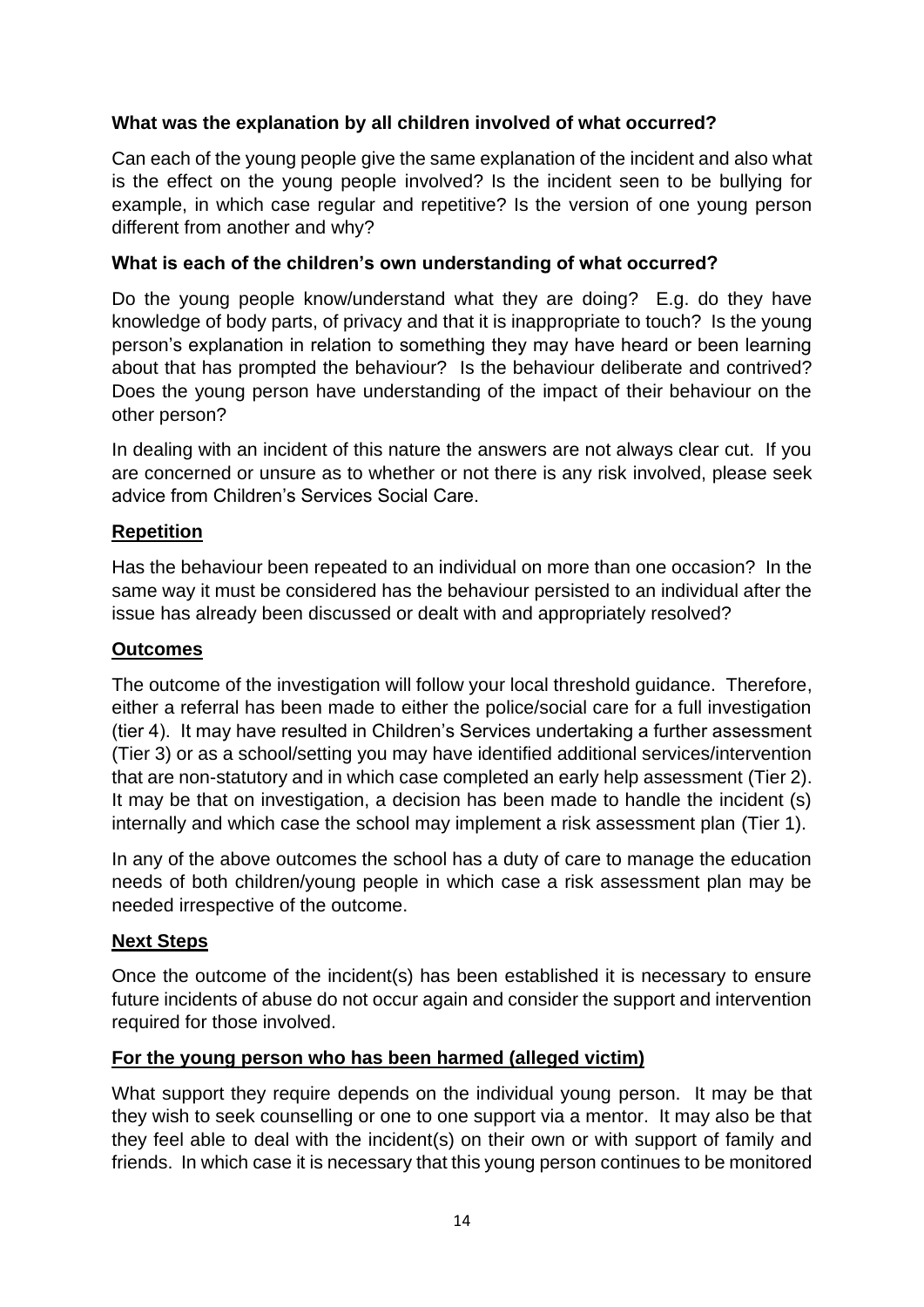and offered support should they require it in the future. If the incidents are of a bullying nature, the young person may need support in improving peer groups/relationships with other young people or some restorative justice work with all those involved may be required.

Other interventions that could be considered may target a whole class or year group for example a speaker on cyber bullying, relationship abuse etc. It may be that through the continued curriculum of Relationship / Relationship and Sex Education and Health Education, PHSE and SMSC that certain issues can be discussed and debated more frequently.

If the young person feels particularly vulnerable it may be that a risk assessment can be put in place for them whilst in school so that they have someone named that they can talk to, support strategies for managing future issues and identified services to offer additional support.

# **For the young person who has displayed harmful behaviour (alleged perpetrator)**

In this circumstance it is important to find out why the young person has behaved in such a way. It may be that the young person is experiencing their own difficulties and may even have been harmed themselves in a similar way. In such cases support such as one to one mentoring or counselling may also be necessary. Particular support from identified services may be necessary through an early help referral and the young person may require additional support from family members.

Once the support required to meet the individual needs of the young person has been met, it is important that young person receives a consequence for their behaviour. This may be in the form of restorative justice e.g. making amends with the young person they have targeted if this has been some form of bullying. In the cases of sexually harmful behaviour it may be a requirement for the young person to engage in one to one work with a particular service or agency (if a crime has been committed this may be through the police or youth offending service). If there is any form of criminal investigation ongoing it may be that this young person cannot be educated on site until the investigation has concluded. In which case, the young person will need to be provided with appropriate support and education whilst off site.

Even following the conclusion of any investigation the behaviour that the young person has displayed may continue to pose a risk to others in which case an individual risk assessment may be required. This should be completed via a multi-agency response to ensure that the needs of the young person and the risks towards others are measured by all of those agencies involved including the young person and their parents. This may mean additional supervision of the young person or protective strategies if the young person feels at risk of engaging in further inappropriate or harmful behaviour.

The school may also choose a punishment as a consequence such as exclusion or internal exclusion/inclusion/seclusion for a period of time to allow the young person to reflect on their behaviour.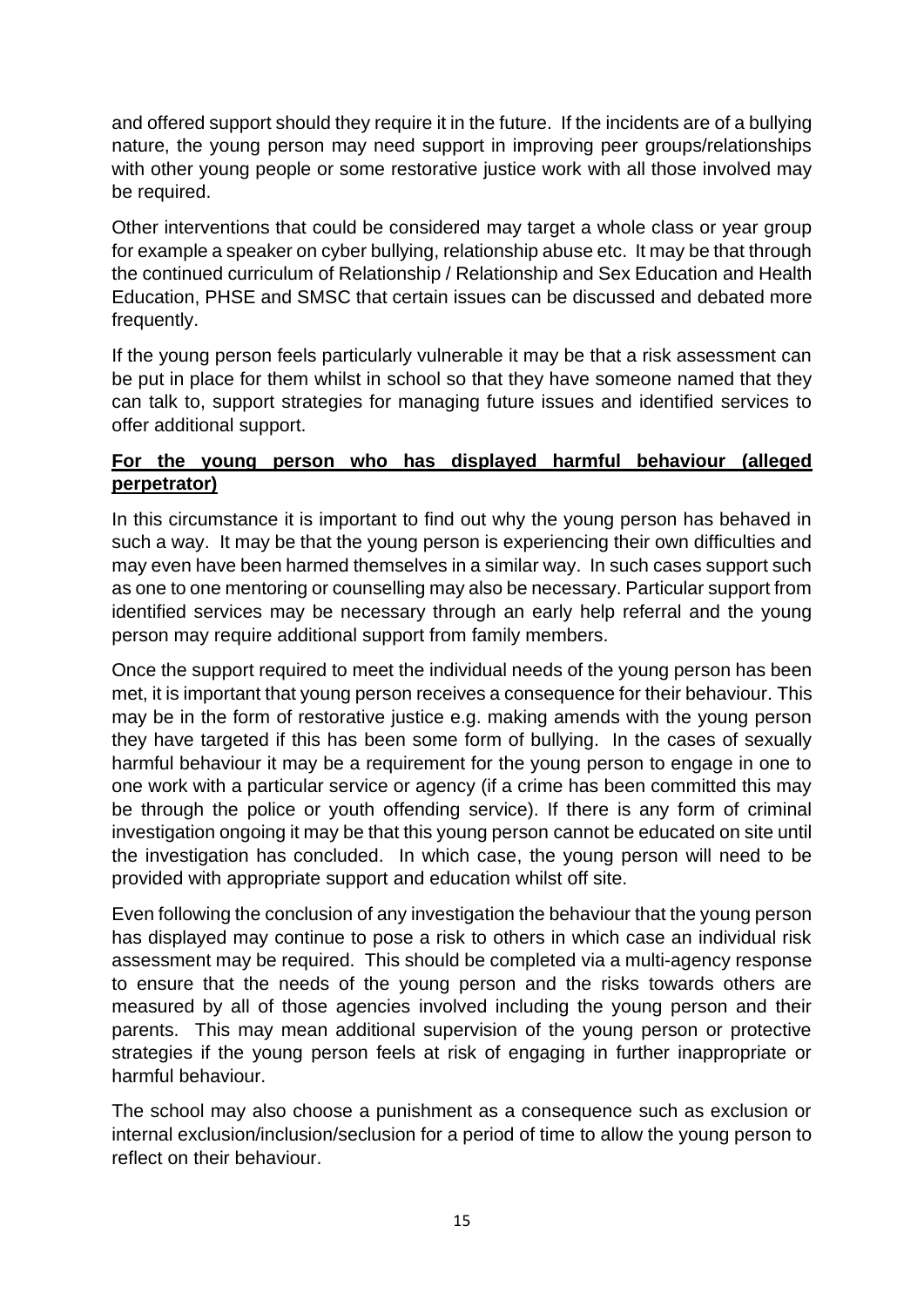# **After Care**

It is important that following the incident the young people involved continue to feel supported and receive help even if they have stated that they are managing the incident. Sometimes the feelings of remorse, regret or unhappiness may occur at a much later stage than the incident. It is important to ensure that the young people do not engage in any further harmful behaviour either towards someone else or to themselves as a way of coping (e.g. self-harm). In which case, regular reviews with the young people following the incident(s) are imperative.

# **Safety Planning**

Safety planning is a positive way of supporting a child who may benefit from a planned approach; this may be either the alleged victim or the alleged perpetrator. Safety plans support the child by considering the behaviours that may be risky and plan ways to manage triggers and to seek support from adults and peers. They are inclusive of parents and staff and are a planned intervention to support young people in feeling secure in the school/setting, helping young people identify behaviours that may leave them feeling anxious or at risk and have strategies that they can apply to keep themselves feeling safe. The language of safety planning is more positive than risk assessment and can give security to the child that a joined up approach is being followed by all in school. Safety Plans are available via PGSF.

### **Disciplinary Action**

Finally and in some circumstances, the school/setting may need to consider whether disciplinary action may be appropriate for any child/children involved – any such action should address the abuse, the causes of it, and attitudes underlying it. Disciplinary action may sometimes be appropriate, including (a) to ensure that the child/children take(s) responsibility for and realise(s) the seriousness of their behaviour; (b) to demonstrate to the child/children and others that peer on peer/child on child abuse can never be tolerated; and (c) to ensure the safety and wellbeing of other children. However, these considerations must be balanced against the child's/children's own potential unmet needs and any safeguarding concerns. Before deciding on appropriate action the School will always consider its duty to safeguard all children from harm; the underlying reasons for a child's behaviour; any unmet needs, or harm or abuse suffered by the child; the risk that the child may pose to other children; and the severity of the peer on peer/child on child abuse and the causes of it.

The school/setting will, where appropriate, consider the potential benefit, as well as challenge, of using managed moves or exclusion as a response, and not as an intervention, recognising that even if this is ultimately deemed to be necessary, some of the measures referred to in this policy may still be required. Exclusion will only be considered as a last resort and only where necessary to ensure the safety and wellbeing of the other children in the School. Engaging in Fair Access Panel Processes to assist with decision-making associated to managed moves and exclusions can also be beneficial (Farrer and Co. 2019).